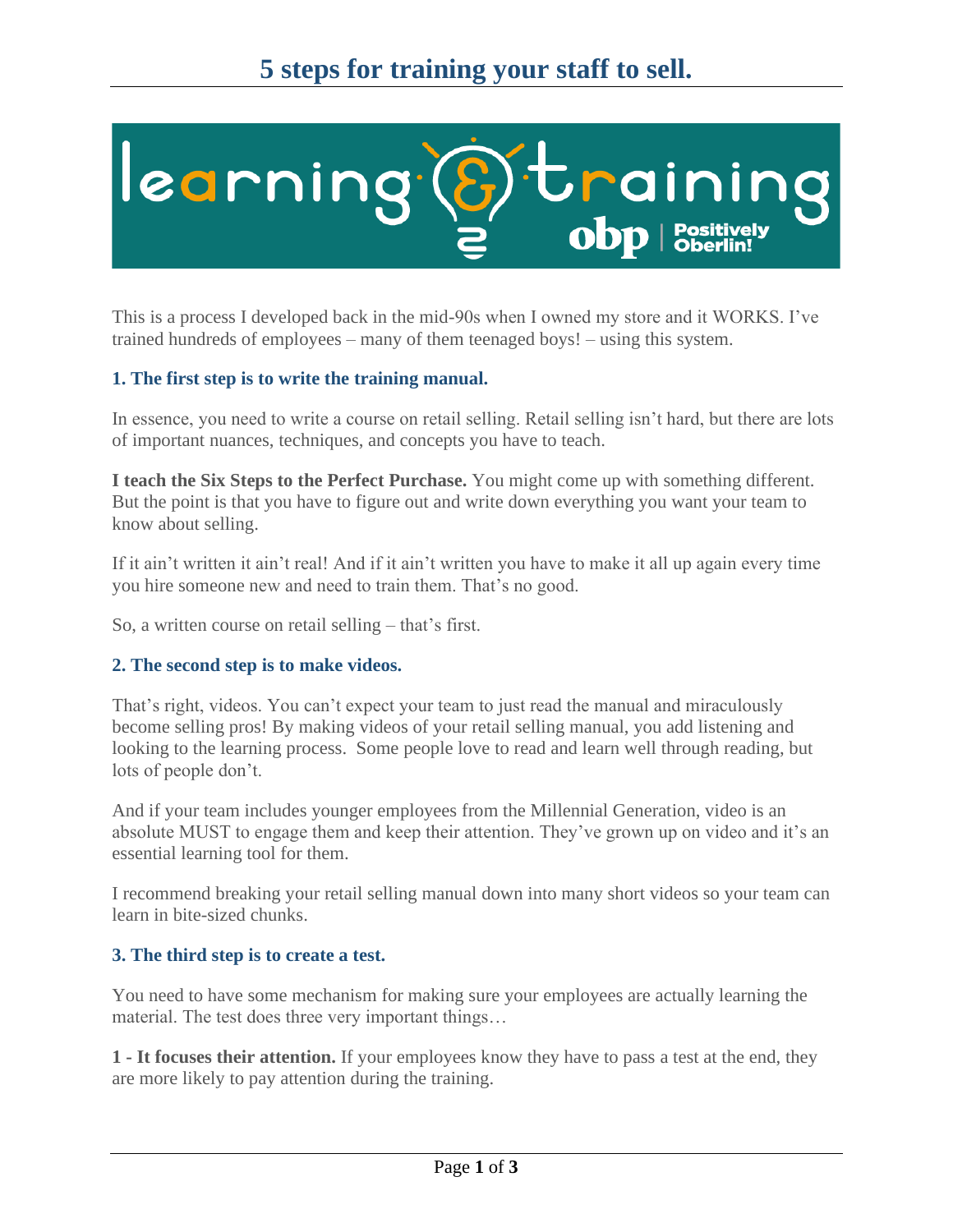**2 – It reinforces key points in the training.** By taking the test your employees are actually relearning the most important parts of the training. Especially if they get a question wrong. Learning the right answer re-teaches the concept.

**3 – The test lets you track who is getting it, and who is struggling.** And it lets you track who is actually doing the training and who is slacking off!

Now the test doesn't have to be long or tricky, In fact, it shouldn't be. The idea is simply to see if the employee is paying attention and learning.

You should have one test for each of the videos you've created.

## **4. The fourth step is to do immediate follow-up**

Immediately reinforce the training and have them put what they've learned into action. I call it the "Show Me." You want to know that they can take what they've learned and apply it to their real experience on your selling floor.

When they demonstrate that they can do something – whether it's properly approaching the customer or adding on during the sale - you know that the initial training has worked. They can do the job.

# **5. The fifth and final step is continuous, on-going training.**

And this is the step that most people leave out.

### **Which is unfortunate.**

Because study after study has shown that if learning is not reinforced and re-taught, people will forget 90% of what they have learned within ten days. 90%!

# **It's called The Forgetting Curve.**

And it means that if you don't follow up with continuous, on-going training everything you've done up until this point will be… not completely useless, but certainly less than effective.

*From Bob Negan at the Retail Sales Academy*